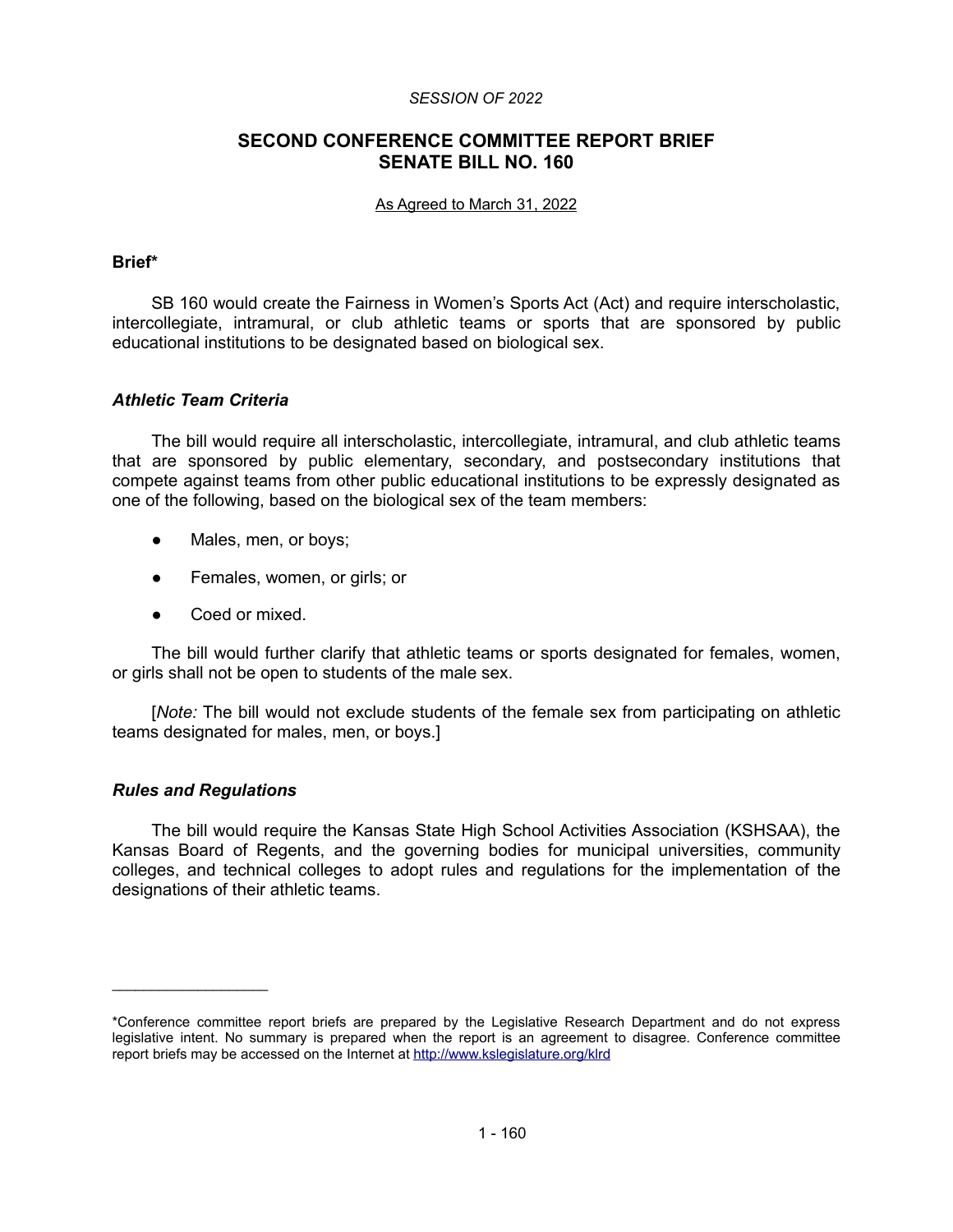## *Prohibition of Complaints*

The bill would prohibit governmental entities, licensing organizations, accrediting organizations, or athletic associations or organizations from taking the following actions against public educational institutions that maintain separate teams for students of the female sex:

- Entertaining a complaint;
- Opening an investigation; or
- Taking other adverse actions.

## *Resolving Violations*

In the event of a violation of the Act, the bill would allow the following individuals and organizations to file civil suit and seek relief in the form of monetary damages, reasonable attorney fees, and other appropriate relief:

- Any student deprived of an athletic opportunity or who suffers direct or indirect harm by a violation of the Act;
- Any student subjected to retaliation or other adverse action by a public educational institution or athletic association for reporting a violation of the Act; or
- Any public education institution that suffers direct or indirect harm as a result of a violation of the Act.

The bill would require all civil actions to be initiated no later than two years after the harm occurred.

## *Severability*

The bill would declare all sections of the Act to be severable in the event one or more sections are determined to be invalid.

## **Conference Committee Action**

The second Conference Committee agreed to remove the contents of SB 160, as amended by the House Committee on Agriculture, and insert the contents of SB 484.

## **Background**

The second Conference Committee agreed to remove the contents of SB 160 and insert the provisions of SB 484. SB 160, as amended by the House Committee on Agriculture, would have updated references in law to the guidelines of the American Fisheries Society. [*Note:* The contents of SB 160, as amended by the House Committee on Agriculture, were inserted into the